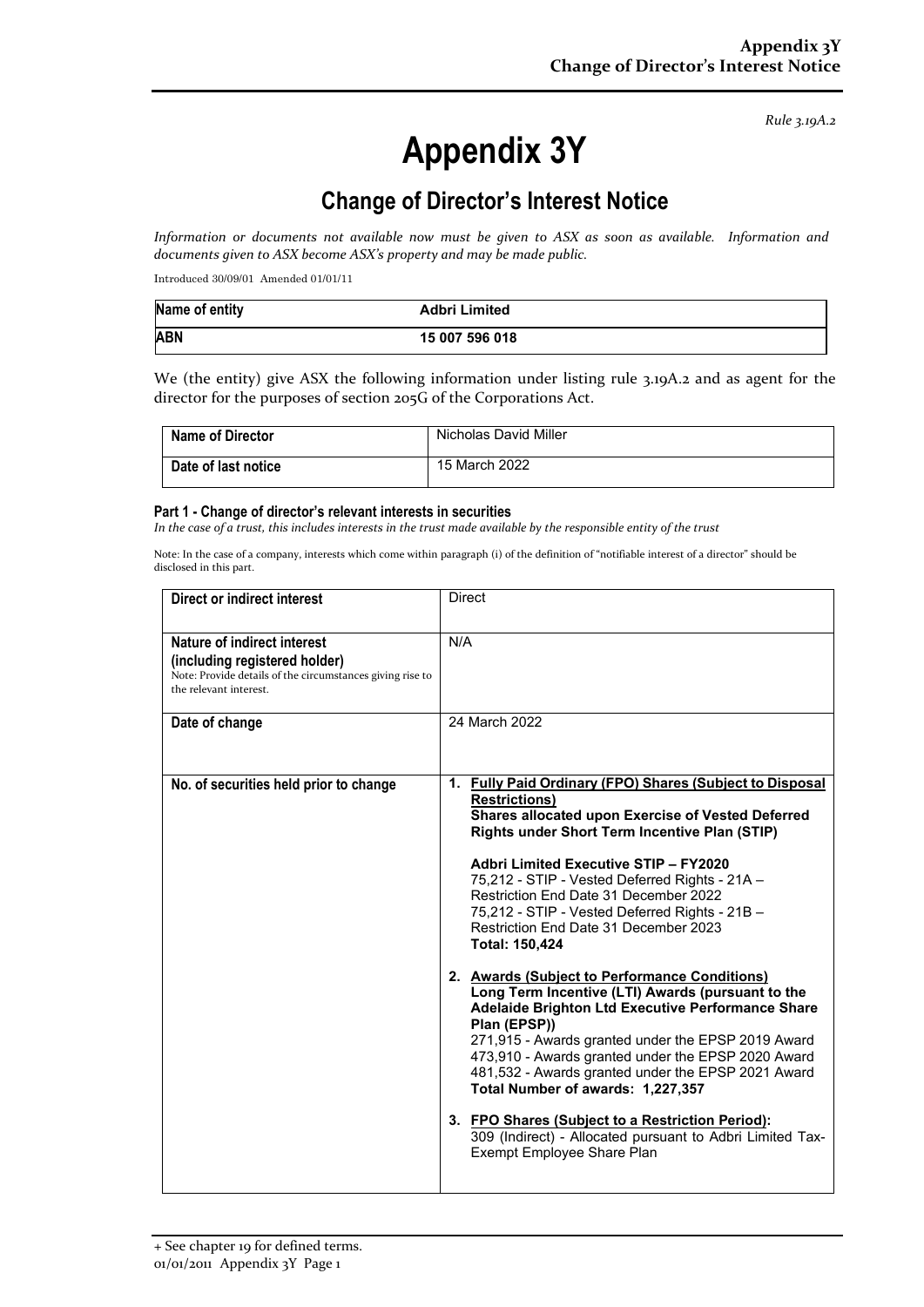| <b>Class</b>                                                                                                                                                               | <b>Ordinary Shares</b>                                                                                                                                                                                                                                                                                                                                                                                                                                                                                        |
|----------------------------------------------------------------------------------------------------------------------------------------------------------------------------|---------------------------------------------------------------------------------------------------------------------------------------------------------------------------------------------------------------------------------------------------------------------------------------------------------------------------------------------------------------------------------------------------------------------------------------------------------------------------------------------------------------|
| Number acquired                                                                                                                                                            | FPO Shares (Subject to Disposal Restrictions)<br>Shares allocated upon the grant and immediate exercise<br>of Deferred Rights under the STIP<br><b>Adbri Limited Executive STIP - FY2021</b><br>103,241 - STIP - Vested Deferred Rights - 22A -<br>$\bullet$<br>Restriction End Date 31 December 2023<br>(Shares restricted for 2 years)<br>103,241 - STIP - Vested Deferred Rights - 22B -<br>$\bullet$<br>Restriction End Date 31 December 2024<br>(Shares restricted for 3 years)<br><b>Total: 206,482</b> |
| Number disposed                                                                                                                                                            | N/A                                                                                                                                                                                                                                                                                                                                                                                                                                                                                                           |
| <b>Value/Consideration</b><br>Note: If consideration is non-cash, provide details and<br>estimated valuation                                                               | \$3.187314                                                                                                                                                                                                                                                                                                                                                                                                                                                                                                    |
| No. of securities held after change                                                                                                                                        | Ordinary Shares (Subject to a Restriction Period):<br>309 (Indirect)                                                                                                                                                                                                                                                                                                                                                                                                                                          |
|                                                                                                                                                                            | <b>Fully Paid Ordinary Shares (Subject to Disposal Restrictions:</b><br>356,906                                                                                                                                                                                                                                                                                                                                                                                                                               |
|                                                                                                                                                                            | <b>Awards (Subject to Performance Conditions):</b><br>1,227,357                                                                                                                                                                                                                                                                                                                                                                                                                                               |
|                                                                                                                                                                            | Sandra Jane Miller is the owner of 42,000 shares in<br>Adbri Limited. This disclosure is being made in the interests<br>of keeping the market fully informed, as Sandra Jane Miller<br>is Mr Miller's spouse. Mr Miller does not have a relevant<br>interest in those shares.                                                                                                                                                                                                                                 |
| Nature of change<br>Example: on-market trade, off-market trade, exercise of<br>options, issue of securities under dividend reinvestment<br>plan, participation in buy-back | Grant of Deferred Rights and their immediate exercise into<br>FPO Shares (subject to disposal restrictions) sourced on-<br>market under the FY2021 award for the Managing Director &<br>CEO under the Adbri Ltd Short Term Incentive Plan.                                                                                                                                                                                                                                                                    |

### **Part 2 – Change of director's interests in contracts**

Note: In the case of a company, interests which come within paragraph (ii) of the definition of "notifiable interest of a director" should be disclosed in this part.

| Detail of contract                                                                                                                                                          | N/A |
|-----------------------------------------------------------------------------------------------------------------------------------------------------------------------------|-----|
| Nature of interest                                                                                                                                                          | N/A |
| Name of registered holder<br>(if issued securities)                                                                                                                         | N/A |
| Date of change                                                                                                                                                              | N/A |
| No. and class of securities to which interest<br>related prior to change<br>Note: Details are only required for a contract in relation<br>to which the interest has changed | N/A |